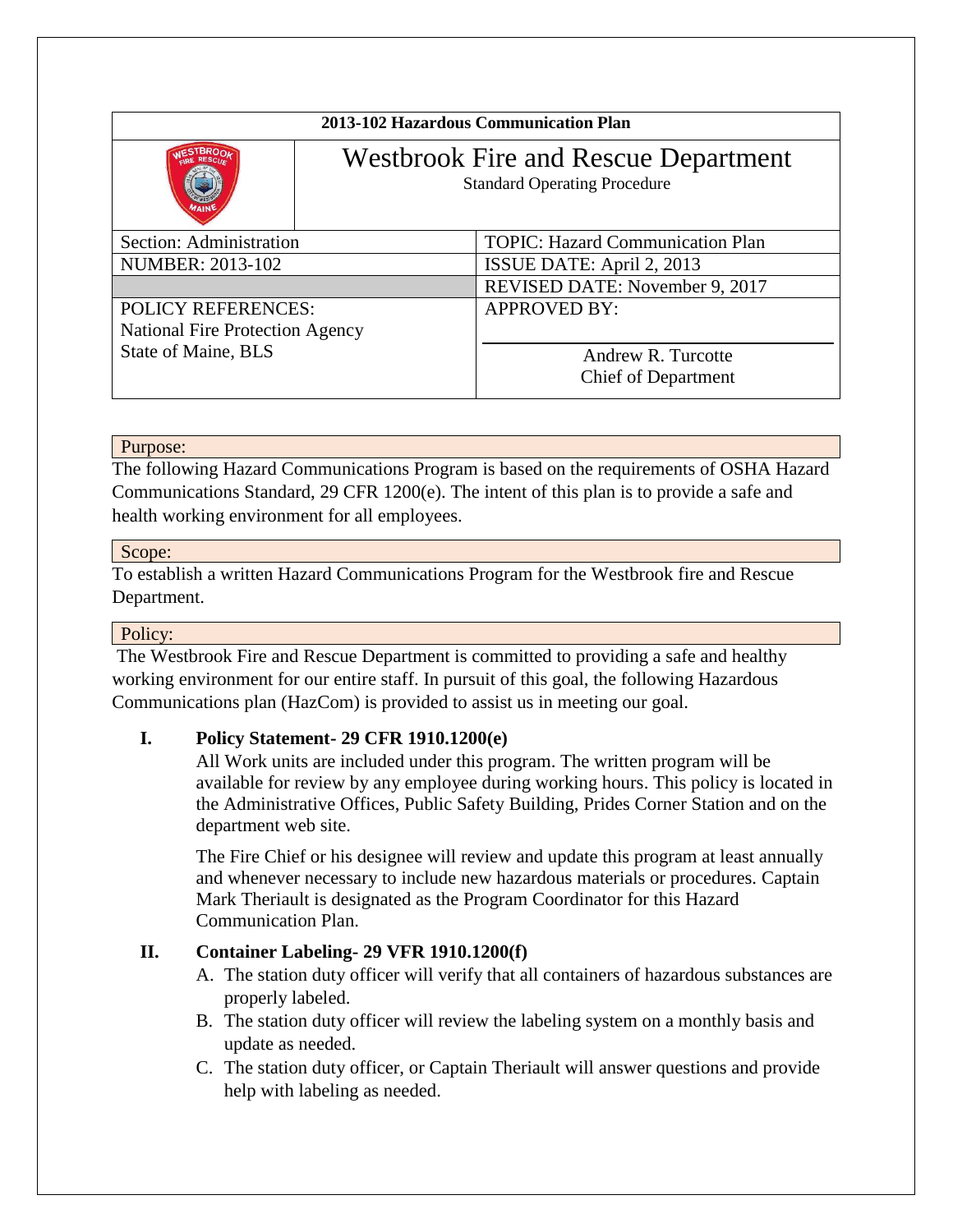Container Labeling (continued)

#### *Description of labeling system used:*

Original containers received for use will be labeled to indicate at a minimum:

- The identity of the container with a matching Safety Data Sheet (SDS).
- Appropriate hazard warnings, including routes of entry and target organs if known.
- Name and address of the manufacturer, importer or responsible party.

Secondary containers will be labeled with, at a minimum:

- A copy of the original manufactures label, or
- Generic label with identity and hazard warnings

#### *Note:*

- All labels must me in English. Information may be presented in additional languages in addition to English.
- Labels must be legible and prominently displayed.
- The identity is any name with appears on the label, the Safety Date Sheet, list of chemicals, linking these three sources of information.
- The labeling system may use the labels provided by the supplier, company labels, numerical rating system. Symbols, pictures or any other effective system.

## **III. List of hazardous chemicals- 29 CFR 1910.1200(e)(1)(i)**

The program coordinator or the station duty officer is responsible for preparing and updating the list of all the chemicals in our workplace that are potentially hazardous.

#### *Note*

• See *Hazardous Chemicals List* for information on identifying and listing chemicals.

## **IV. Safety Data Sheets (SDS) -29 CFR 1910.1200(g)**

The Program Coordinator and/or the station duty officer is responsible for obtaining and maintaining all Safety Data Sheets (SDS).

The Program Coordinator or the station duty officer will review incoming SDS's to make sure they contain all the required information. They will make sure than any new information is passed on to all the affected employees.

When toxic or hazardous substances are received without the SDS's, the Program Coordinator or station duty officer, will send a letter to the supplier requesting the SDS.

Employees are not permitted to use any chemicals that the department does not have the correct SDS.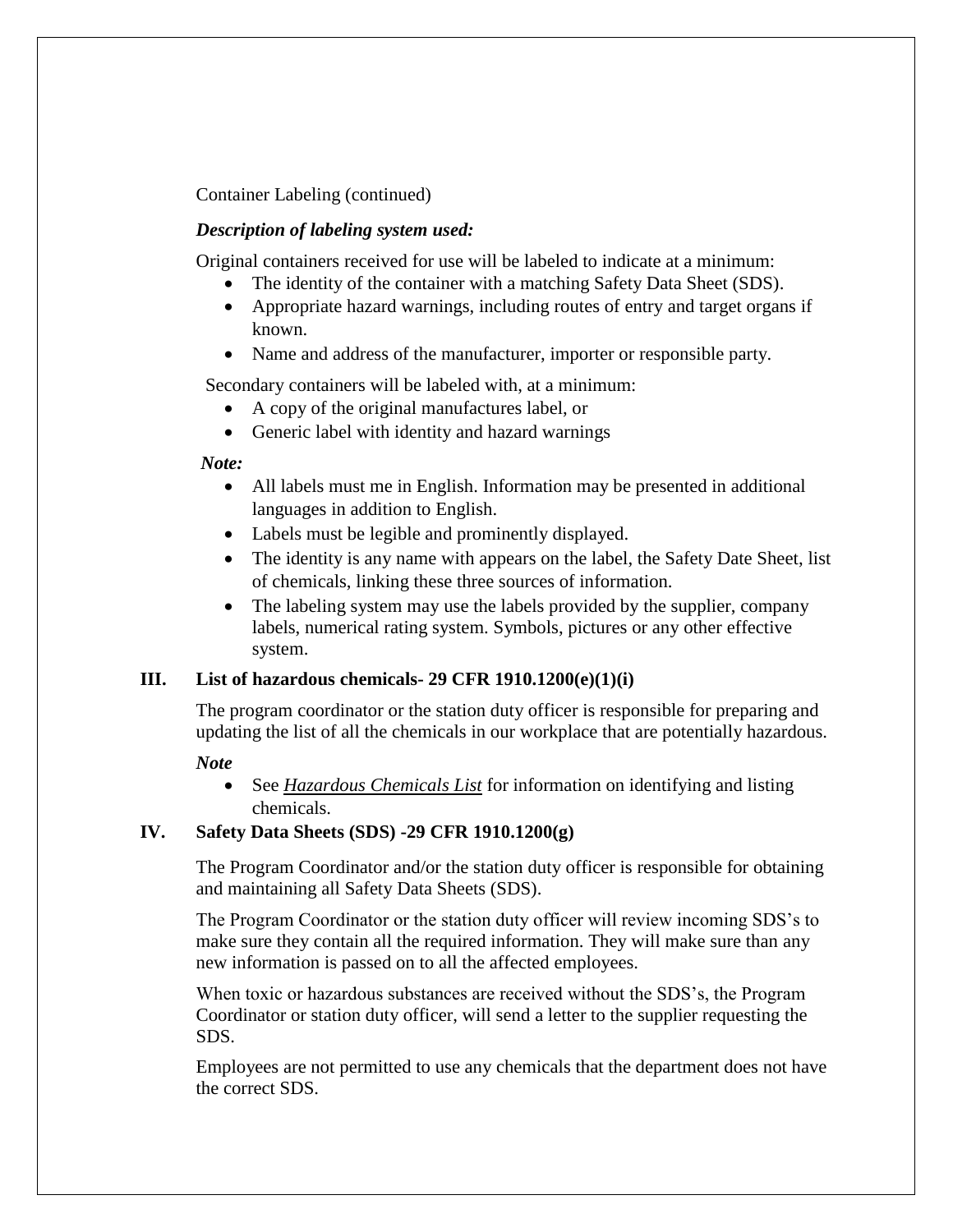SDS's will be accessible to all employees during the work shift and in the work area. Copies of the SDS's will be kept in the following locations:

- Administrative Offices
- Public Safety Building, on the wall at the rear of the Bay 2
- Prides Corner Station Lieutenants office.
- Electronically on the city network.

Safety Date Sheets (SDS) continued:

#### *Note to employees:*

- Electronic access and other alternatives to maintaining paper copies of SDS's are permitted as long as they do not create barriers to the immediate access in each workplace. If used they must be described within this written program.
- When employees must travel between workplaces during their shift, the SDS's may be kept at the primary workplace providing employees can immediately obtain the required information in an emergency.
- SDS's may be found on the internet, one site is [http://www.hazard.com](http://www.hazard.com/)

## **V. Employee Information and Training -29 CFR 1910.1200(b)**

The Deputy Fire Chief or his designee(s) is responsible for the employee training program. He/she will ensure that all elements specified below are carried out.

The Program Coordinator or the station duty officer is responsible for assuring that each affected employee will be given information as outlined below for any new chemical prior to that chemical being introduced into the workplace.

Prior to starting work, each new employee of this department will attend a health and safety orientation and will receive the following information:

- An overview of the requirements in the OSHA Hazardous Communication Program, 29 CFR 1910.1200.
- Chemicals present in their workplace.
- Location and availability of our written hazardous communications program.
- Physical and health effect of the toxic or hazardous chemicals.
- Methods and observation techniques used to determine the presence or release of toxic and hazardous substances in the work area.
- How to use toxic and hazardous substance in the safest possible manner, including safe work practices, personal protective equipment and emergency procedures.
- Steps the department has taken to lessen or prevent exposure to toxic and hazardous substances. How to read labels and review SDS's, how to obtain correct hazard information and the location of SDS's.

## **VI. Hazards of non-routine tasks- 29 CFR 1910.1200(e)(1)(ii)**